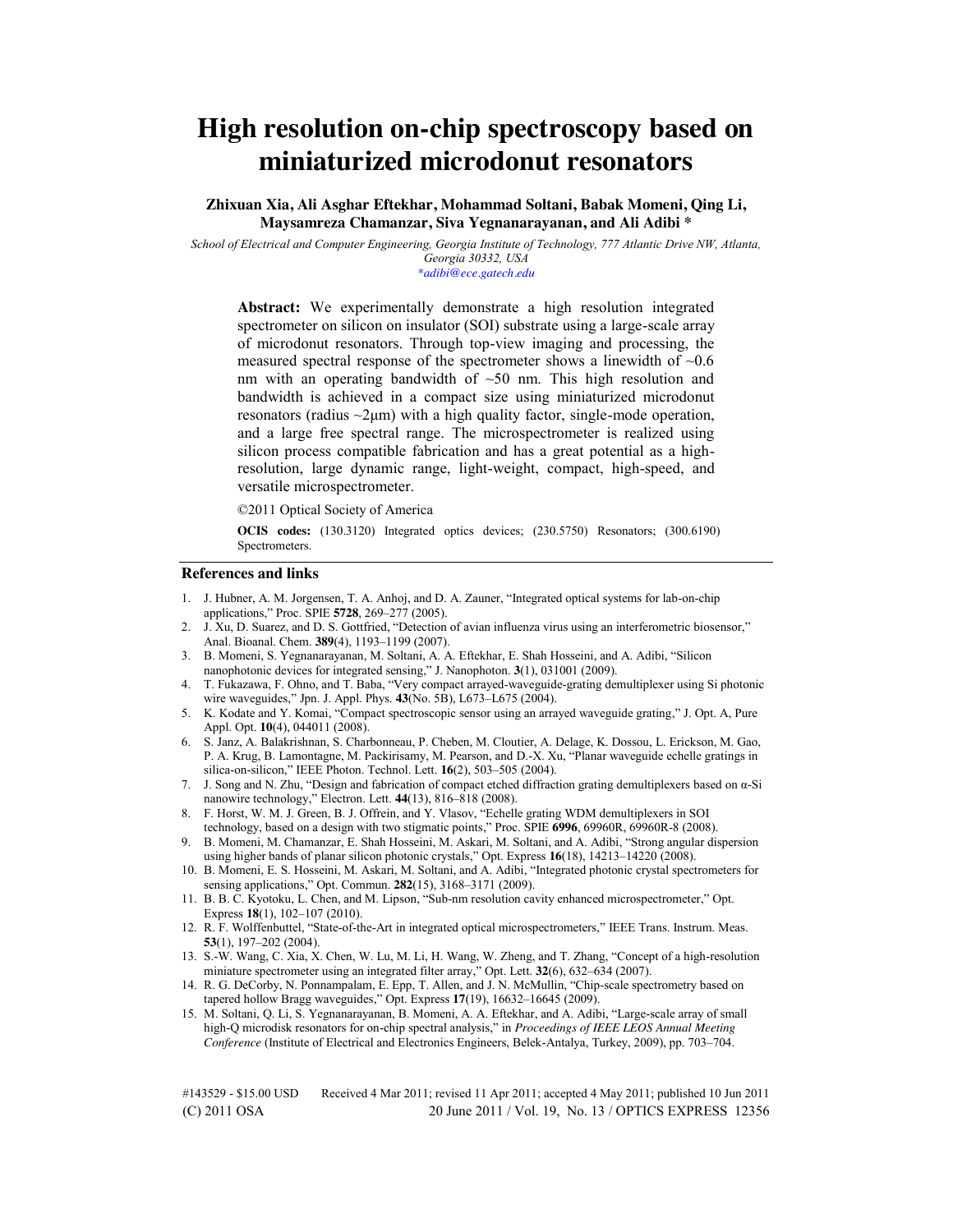- 16. M. Soltani, Q. Li, S. Yegnanarayanan, and A. Adibi, "Toward ultimate miniaturization of high Q silicon traveling-wave microresonators," Opt. Express **18**(19), 19541–19557 (2010).
- 17. Q. Xu, D. Fattal, and R. G. Beausoleil, "Silicon microring resonators with 1.5-microm radius," Opt. Express **16**(6), 4309–4315 (2008).
- 18. Q. Li, M. Soltani, S. Yegnanarayanan, and A. Adibi, "Design and demonstration of compact, wide bandwidth coupled-resonator filters on a silicon-on- insulator platform," Opt. Express **17**(4), 2247–2254 (2009).
- 19. J. Schrauwen, D. Van Thourhout, and R. Baets, "Trimming of silicon ring resonator by electron beam induced compaction and strain," Opt. Express **16**(6), 3738–3743 (2008).
- 20. C. W. Holzwarth, T. Barwicz, M. A. Popovic, P. T. Rakich, E. P. Ippen, F. X. Kartner, and H. I. Smith, "Accurate resonant frequency spacing of microring filters without postfabrication trimming," J. Vac. Sci. Technol. B **24**(6), 3244–3247 (2006).
- 21. R. Soref, "Mid-infrared photonics in silicon and germanium," Nat. Photonics **4**(8), 495–497 (2010).
- 22. D. K. Sparacin, C. Y. Hong, L. C. Kimerling, J. Michel, J. P. Lock, and K. K. Gleason, "Trimming of microring resonators by photooxidation of a plasma-polymerized organosilane cladding material," Opt. Lett. **30**(17), 2251– 2253 (2005).
- 23. C. J. Chen, C. A. Husko, I. Meric, K. L. Shepard, C. W. Wong, W. M. J. Green, Y. A. Vlasov, and S. Assefa, "Deterministic tuning of slow-light in photonic-crystal waveguides through the C and L bands by atomic layer deposition," Appl. Phys. Lett. **96**(8), 081107 (2010).
- 24. C.-C. Chang and H.-N. Lee, "On the estimation of target spectrum for filter-array based spectrometers," Opt. Express **16**(2), 1056–1061 (2008).

## **1. Introduction**

Integrated photonic sensors have received considerable attention in recent years due to their inherent advantages, including high sensitivity, low cost of fabrication, versatility, compactness, and low power consumption  $[1-3]$ . The progress of integrated photonic sensors has reached the point that requires integration of different system components together for an overall efficient sensing system. One of the major building blocks for such lab-on-chip sensing systems is an integrated spectrometer that enables on-chip spectral analysis.

Motivated by this demand, there has been significant progress in the realization of integrated microspectrometers in different configurations such as arrayed-waveguide gratings [4,5], grating spectrometers [6–8], superprism-based spectrometers [9,10], and the recently demonstrated diffractive grating spectrometer combined with the thermally tunable microring resonators [11]. However, the main challenge of the integrated spectrometers that rely on dispersive components is the trade-off between the resolution and the size of the structure [12]. As an alternative, a filter array with Fabry-Perot cavities has been proposed to provide high spectral resolution  $(1.7 - 3.8 \text{ nm})$  in the near infrared region [13]. In this approach, different spectral components of the incoming signal are individually captured by their corresponding filters with a varying vertical cavity length obtained by multiple film deposition steps. An array of detectors is used to measure the output of all filtered spectral component simultaneously and sent the data to an electronic processing device in real time. This method, without any moving parts and conventional dispersive structures, enables parallel spectral processing in a very short time, which is critical for a variety of biological and biomedical applications. However, the aforementioned Fabry-Perot filter array suffers from the complexity of fabricating highly reflective and parallel mirrors with a series of different cavity lengths, and its resolution is limited by the available reflectance of the cavity mirrors. More importantly, the trade-off between the resolution and free spectral range (FSR) of the Fabry-Perot cavity is a limiting factor for applications requiring large operating bandwidth [14].

In this paper, we propose a new microspectrometer architecture based on a large array of compact microdonut resonators to address the challenges of existing on-chip spectrometers. The key building element used to construct the microspectrometer is a miniaturized microdonut resonator  $[15,16]$  offering single mode operation with a high quality factor  $(0)$ and a large FSR.

The proposed spectrometer employs a filter array of microdonut resonators, which is coupled to an input bus waveguide, as is schematically shown in Fig. 1(a). The microdonut resonators are carefully designed such that each of the resonators only taps a small portion of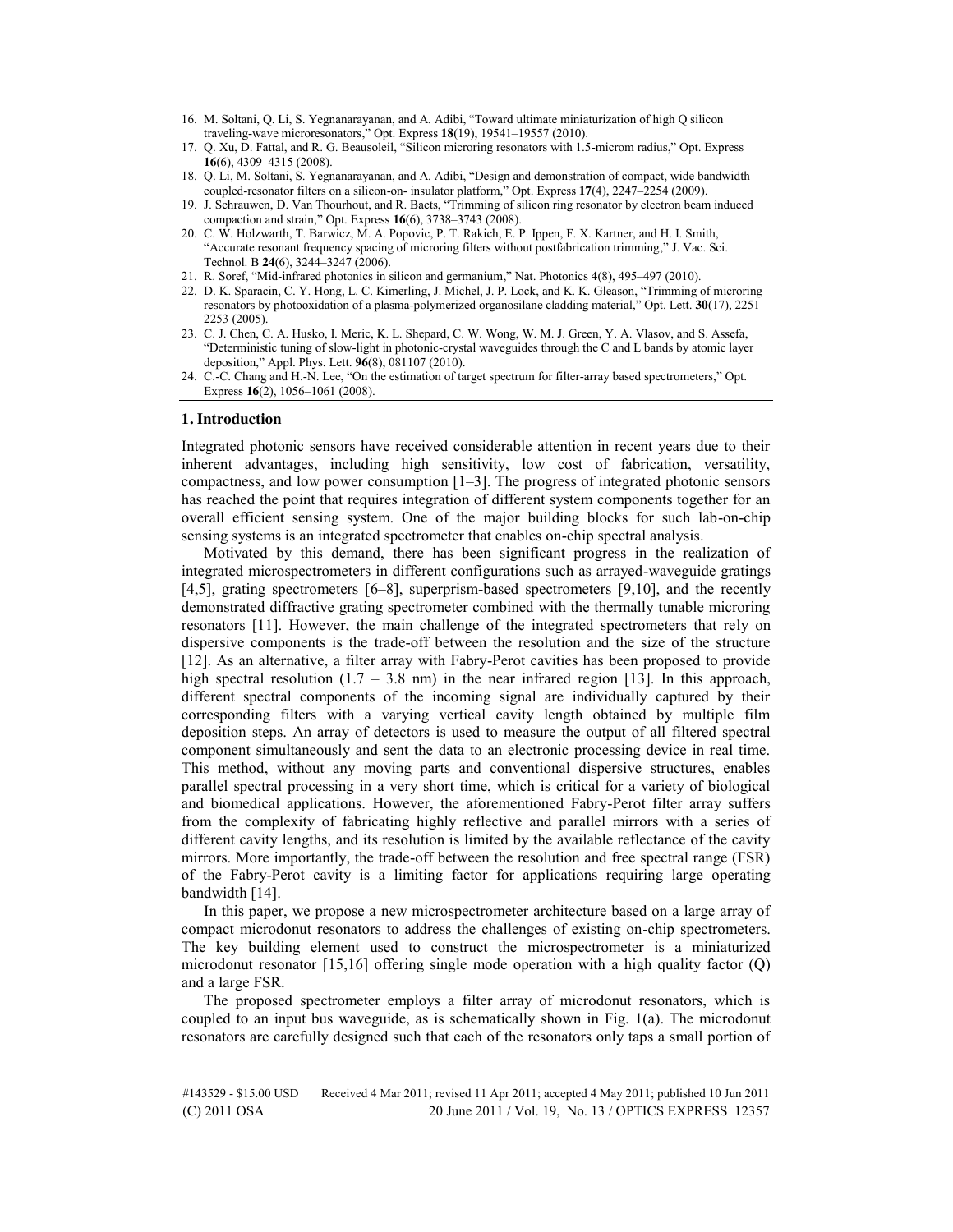the incoming spectrum that overlaps with its resonance lineshape, as is shown in Fig. 1(b). In this architecture, each resonator corresponds to a unique spectral channel. The input signal power in each spectral channel can be coupled to a separate output waveguide or directly coupled out of plane through the resonator. By imaging the output power of different spectral channels using a detector array or a charge-coupled detector (CCD) chip on top of the resonator array device, the entire input signal spectrum can be measured in real time. This onchip spectrometer can be fabricated using CMOS-compatible manufacturing techniques and thus can be readily integrated with integrated sensors, optoelectronics, microelectronics and microfluidic channels. This enables the realization of a system-on-a-chip suitable for several applications in biological, chemical, medical, and pharmaceutical industries. The rest of the paper is organized as follows: major properties of microdonut resonators are presented in Section 2. Section 3 is dedicated to the design and fabrication of the on-chip spectrometers. The experimental results are presented and discussed in Sections 4 and 5, respectively. Final conclusions are made in Section 6.



Fig. 1. (a) Configuration of the resonator-array spectrometer: a 1-D array of small microdonut resonators samples different spectral channels of the input signal propagating in the bus waveguide. Each spectral channel is coupled by one resonator to a corresponding drop waveguide and then scattered out-of-plane in an arrangement prepared for a detector array on top of the structure. (b) Working principle of the resonator-array spectrometer: the unknown input spectrum is sampled by the series of resonances provided by the resonators in the array followed by data processing to obtain the reconstructed spectrum of the input signal.

# **2. Microdonut resonators**

To simultaneously achieve a high *Q* and a large FSR, a miniaturized microdonut resonator is used  $[16]$ . As shown in Fig. 2(a), a microdonut resonator is essentially a microdisk with an inner hole perforated at the center. In this configuration, the fundamental radial mode of the resonator is mostly confined around the outer perimeter of the microdonut (see Fig. 2(c)) while the higher-order radial modes are pushed into the leaky zone, leading to a single-mode operation. The major difference between the microdonut resonator and the miniaturized microring resonator [16] is that by adjusting the radius of the inner hole, the fundamental radial mode of a microdonut resonator interacts only with the outer sidewall of the resonator, while such a mode always interacts with two sidewalls in microring resonators. Consequently, a higher quality factor for the fundamental mode is expected when using microdonut resonators. Figure 2(a) shows the scanning electron microscope (SEM) image of an add/drop filter based on the compact microdonut resonator with a radius of  $\sim$ 2  $\mu$ m and an oxide cladding. A linewidth of  $\sim 50$  pm is measured from the drop port transmission for TE polarization (i.e., electric field confined in the plane of the device) (see Fig. 2(b)), leading to a loaded *Q* ( $Q_l$ ) of ~30,000 (corresponding to an intrinsic *Q* of  $Q_i$  ~80,000). This  $Q_i$  is twice that achieved with microring resonator with a similar diameter [17]. Figure 2(c) confirms the single-mode operation of the miniaturized microdonut resonator with an FSR of  $\sim$  57 nm.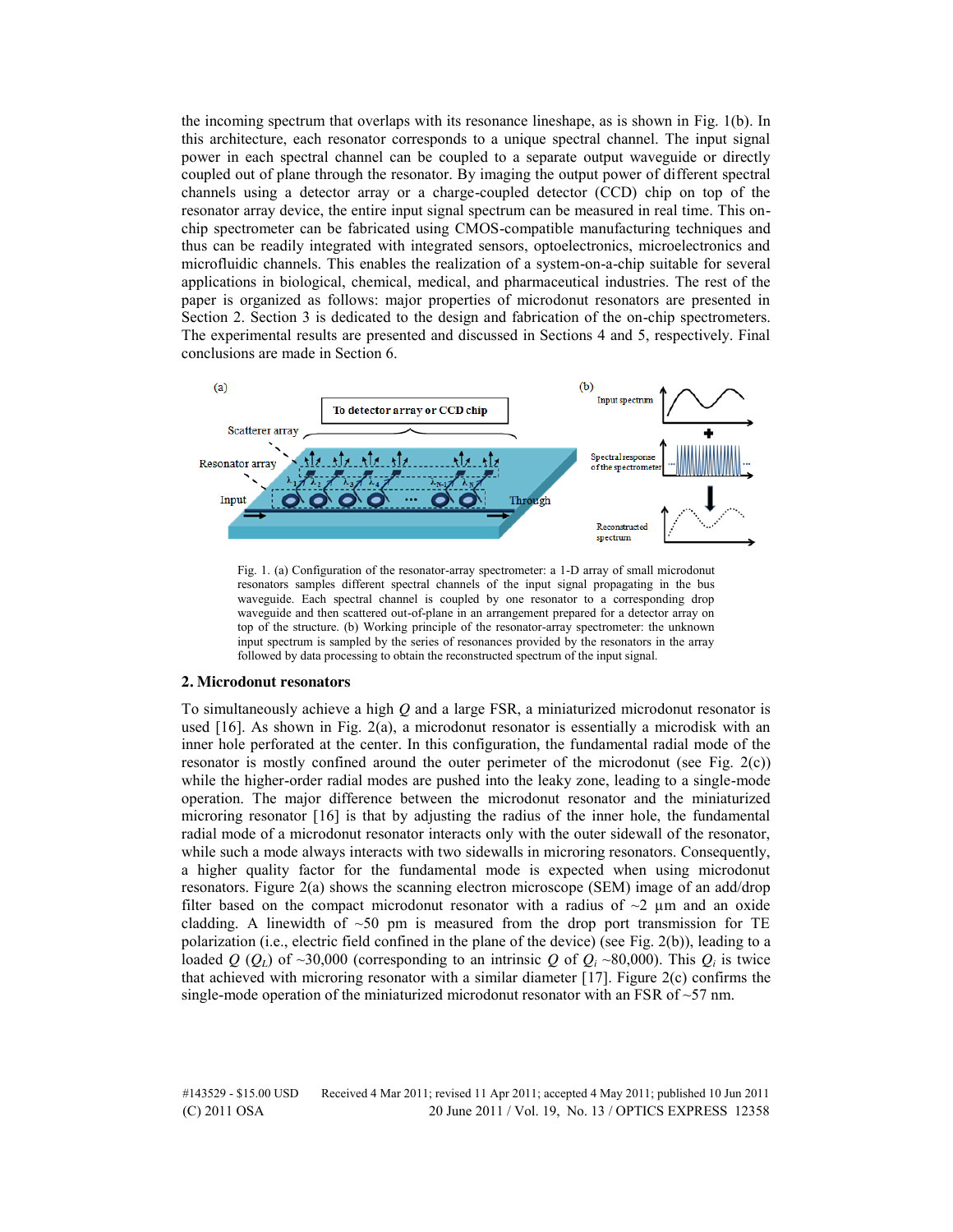

Fig. 2. (a) The SEM image of a microdonut resonator in an add/drop configuration: the width and thickness for both waveguides are 400 nm and 230 nm, respectively. The outer radius of the microdonut resonator is  $r_{out} = 1.97 \mu m$  with a center hole with a radius of  $r_{in} = 0.6 \mu m$ . The gap between the waveguide and the resonator is 240 nm. The microdonut resonator has a  $2 \mu m$ thick oxide cladding layer. (b) The experimental transmission spectrum of the drop port of the resonator in Part (a) for TE polarization showing two resonances belonging to the fundamental radial modes with different azimuth mode numbers (m) specified in the figure. The measured linewidth is  $\sim$ 50 pm and the FSR is  $\sim$ 57 nm. (c) Simulated fundamental TE mode profile of the microdonut resonator with  $m = 18$ , indicating a majority of light is confined at the outer perimeter of the resonator.

By engineering the geometry of the microdonut resonator (i.e., the outer and inner radii), its resonance wavelength can be adjusted. Because of the small mode volume and high field intensity of the resonant mode at the outer perimeter (see Fig.  $2(c)$ ), the resonance is very sensitive to the variations of the outer radius. Simulations using three-dimensional finite element method (3D FEM) show that every 1 nm variation in the outer radius of a microdonut with a radius of  $r_{\text{out}} \sim 2 \mu$ m and a thickness of 230 nm corresponds to a 0.6 nm change in its resonance wavelength near 1550 nm. Meanwhile, the fine-tuning of the resonance (better than 10 pm wavelength accuracy) can be achieved by adjusting the inner radius of the microdonut resonator. The spectral linewidth of the resonance (and thus its  $Q_l$ ) is controlled by engineering the coupling between the bus waveguide and the microdonut resonator. Therefore, combined with the high  $Q_i$  and large FSR, the ability to independently tune the resonance location and spectral resolution makes the microdonut resonator an excellent building-block device to construct a large-scale resonator array suitable for on-chip spectroscopy.

## **3. Design and fabrication of on-chip spectrometer with microdonut resonators**

The micrograph of an on-chip resonator-array spectrometer composed of an array of resonators side coupled to a bus waveguide is shown in Fig. 3(a). The spectrometer is designed to work with TE polarization. The input light signal (with a target spectrum to be detected) is coupled through the bus waveguide from the lower left in Fig. 3(a). Each of the resonators filters the input signal in a narrow spectral window and sends it via its corresponding side coupled drop waveguide to a scatterer located at the end of the drop waveguide. In this architecture, each resonator, its drop waveguide and the corresponding scatterer describe a spectral channel that measures a unique spectral portion of the target spectrum. The response of each spectral channel is indicated by the out-of-plane radiation from the scatterer of that channel, and it is measured by imaging the signal from the scatterer array onto a detector array, as shown in Figs. 3(b)–3(d).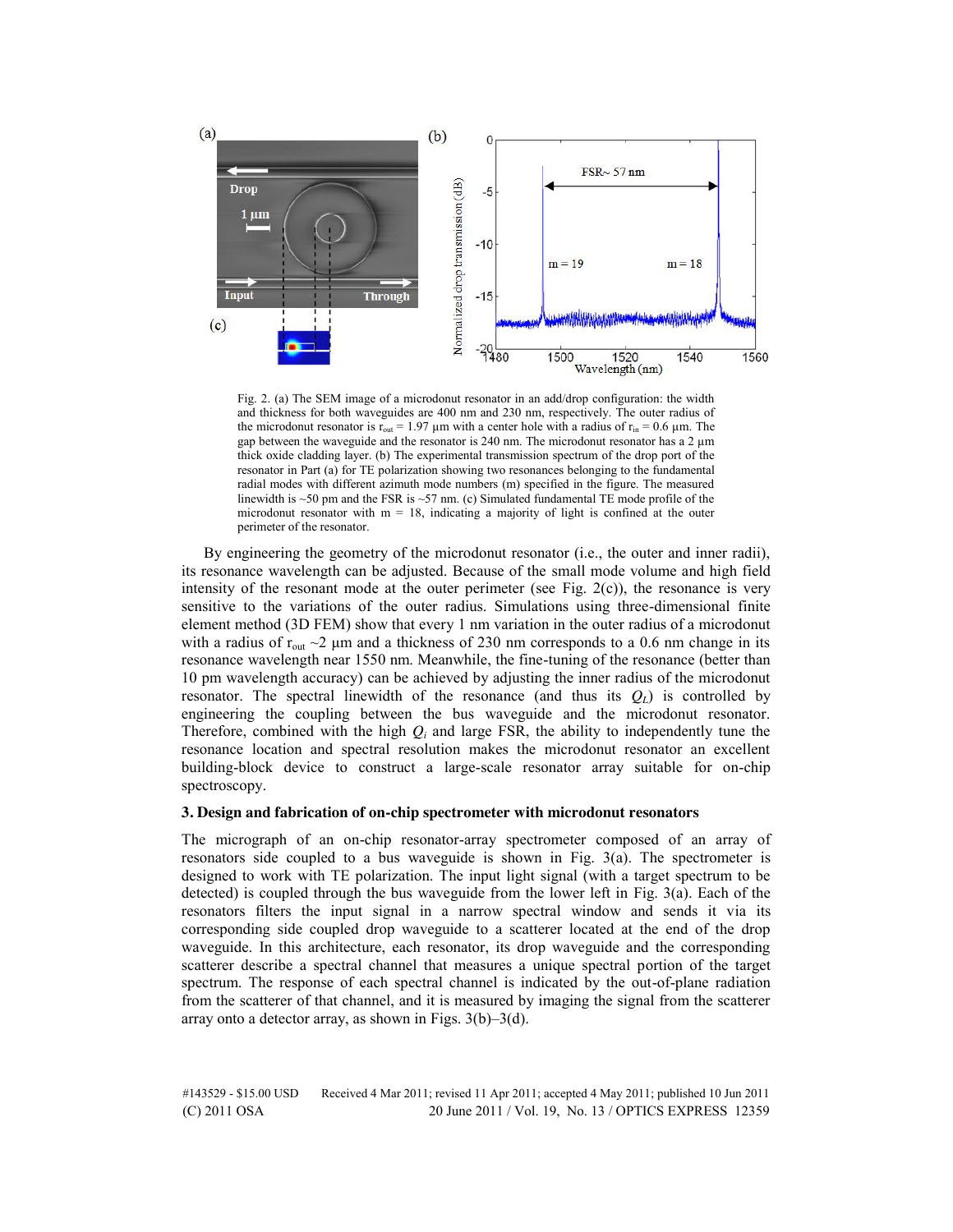

Fig. 3. (a) Micrograph of the proposed spectrometer: incoming light is coupled to the structure through the input waveguide on the lower left of the figure. Each of the resonators is side coupled to the input waveguide from one side and to a drop waveguide from the other side to filter the input signal in a narrow spectral window. The filtered signal is scattered out of the chip by a scatterer at the end of the drop waveguide. (b) The 2-D array of the scatterers with channel numbers labeled. (c) The SEM image of two microdonut resonators coupled to the input waveguide and their corresponding drop waveguides. The center-to-center distance between the two adjacent microdonut resonators is 10.0 μm, the gap between the microdonut and each waveguide is 130 nm, and the widths of the input and bus waveguides are 400 nm. (d) The SEM image of a portion of the 2-D array of the scatterers.

The number of the resonators in the array and their resonance wavelengths and linewidths are adjusted to cover one full FSR of a single resonator. Tuning of the resonance wavelength is achieved by varying the outer radius (initially  $\sim$ 2  $\mu$ m) with 1 nm steps, while keeping the inner radius fixed at 0.9 μm to ensure the single-mode operation at around 1550 nm. This leads to a ~0.6 nm increment in the resonance wavelengths of adjacent spectral channels as calculated from 3D FEM in the COMSOL environment. Considering an FSR of ~60 nm, the operating bandwidth is designed to be  $\sim$ 50 nm to avoid the interference of resonances from different azimuthal modes. A total number of 84 microdonut resonators are needed to cover the operating bandwidth without too much overlap among the neighboring resonances. The outer radii of the resonators are chosen ranging from 1.950 μm to 2.033 μm. The resonance linewidth of the resonators is set to be  $\sim$ 0.3 nm, corresponding to a *Q* of  $Q_L \sim$ 5000. This linewidth is achieved by setting the gap size between the resonators and the bus waveguide to 130 nm. According to 3D FEM calculations, the effective coupling  $Q$  of  $Q_c$  is ~10,000. Considering the two coupling regions (corresponding to the input and the drop ports) as well as the much higher intrinsic quality factor  $Q_i$  of the microdonut resonator, the estimated loaded  $Q_L$  would be ~5000 ( $1/Q_L = 2/Q_C + 1/Q_i \approx 2/Q_C$ ). In this configuration, the spectrometer samples the incoming target spectrum with 84 sharp Lorentzian-like peaks with a constant spacing of  $\sim$ 0.6 nm as schematically shown in Fig. 1(a). The width of the straight waveguide is chosen to be 400 nm to ensure single mode operation at the wavelength region of 1500 nm-1640 nm. The drop waveguides are designed to uniformly and efficiently transmit the spectrum channel light energy to the scatterers. To ensure that all the scatterers fall within the field-of-view of the CCD, the drop waveguides and their scatterers are packed in the center (from the top and bottom) of the device as shown in Figs. 3(a) and 3(b). This leads to a small size for the 84-element scatterers array ( $\sim$ 200 μm by 50 μm in total) that can be readily imaged within the field-of-view of the CCD using a 20x objective lens. The scatterers are placed in a 2D array, where the scatterers with different parities are located in different rows, as shown in Fig. 3(b). Therefore, one scatter of a certain channel is always placed in a different row from both of its immediate neighbor channels. This helps to lower the crosstalk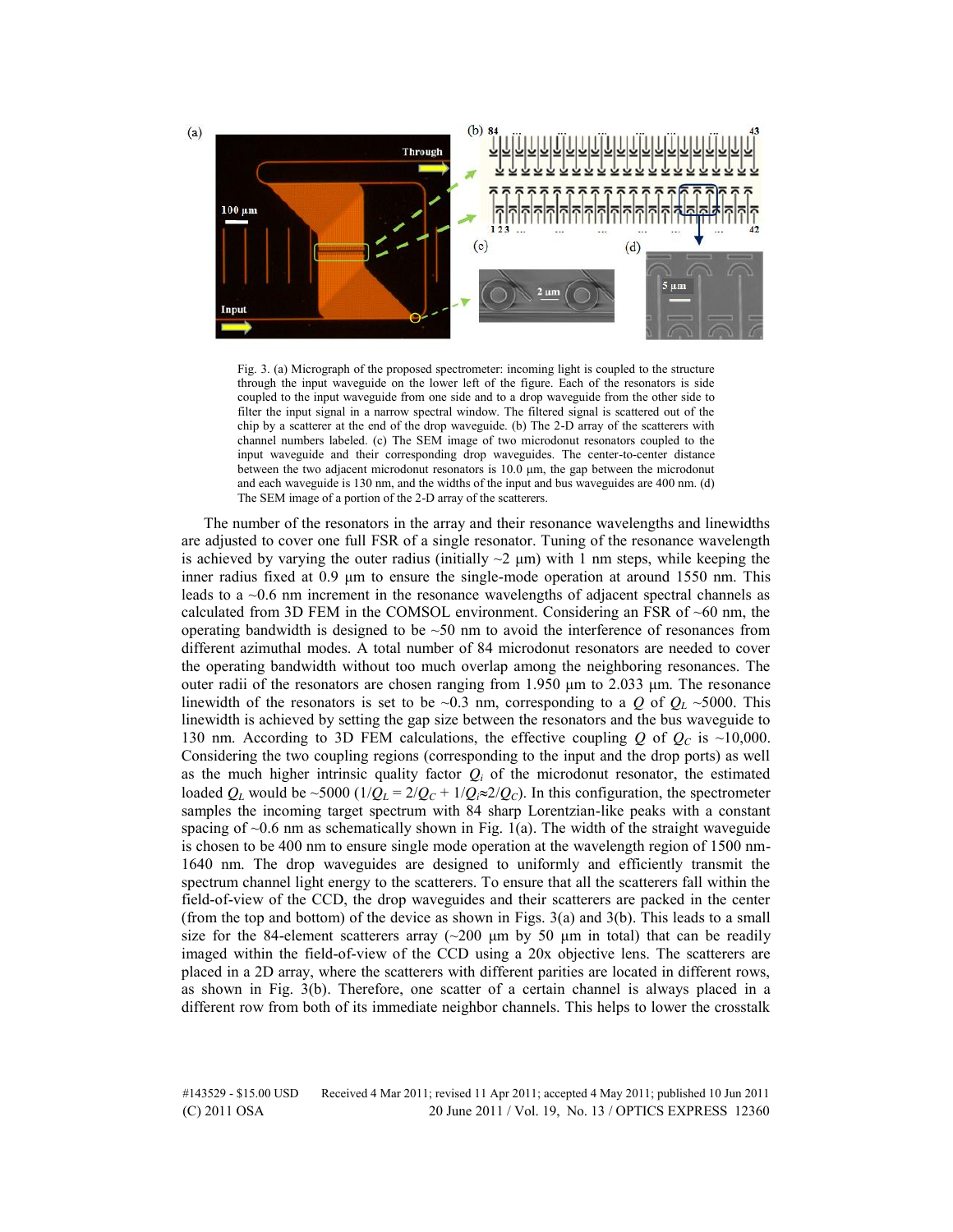among the neighboring channels and to easily identify the channel number in the spectrum estimation.

The spectrometer structure was fabricated on an SOI wafer with a Si layer thickness of 230 nm on top of a 1μm buried oxide layer. The device was patterned using a JBX-9300FS electron beam lithography (EBL) system with 6% dilute hydrogen silsesquioxane (HSQ) negative electron resist and etched in an inductively-coupled plasma etching system with  $Cl<sub>2</sub>$ chemistry. The details of the fabrication process have been reported elsewhere [18]. A 1  $\mu$ m thick layer of  $SiO<sub>2</sub>$  is subsequently deposited on top of the structure using plasma enhanced chemical vapor deposition (PECVD) as the cladding and passivation layer.

## **4. Experimental results**

The characterization of the spectrometer is first conducted by coupling light from a tunable laser (81640A, Agilent Technologies) to the input bus waveguide via a tapered fiber. The output power of the through port is collected by a photodetector (Thorlabs PDB 150C) through another tapered fiber. The measured transmission spectrum from the through port (see Fig. 3(a)) waveguide is shown in Fig. 4(a). The FSR of the smallest microdonut resonator (outer radius  $\sim$ 1.950  $\mu$ m) is measured to be  $\sim$ 60 nm, which corresponds to the resonance wavelength spacing between the azimuth modes  $m = 17$  and  $m = 18$  of the fundamental radial TE mode. The resonances of the resonator array densely fill up the FSR, indicating the capability of sampling a target spectrum. However, among the total 84 microdonut resonators in the array, three of the designed resonances are missing and a total of 81 resonances are observed in both the through port transmission and the top view IR camera imaging that will be discussed later. For the functioning 81 channels, the typical value of the measured loaded *Q* is  $Q_L \sim 5000$ , which is in good agreement with the original design. Figure 4(b) plots the measured resonances of the resonator array obtained directly from Fig. 4(a), showing the channel-to-channel uniformity of the 81 resonances. The measured resonance spacing varies between  $\sim 0.2$  nm and  $\sim 1.0$  nm, due to the high sensitivity of the resonance wavelength to changes in the outer radius of the microdonut resonators, the imperfections in the device fabrication, and possibly the thickness variation of the wafer. The solid line and the inset formula in Fig. 4(b) show the linear regression model obtained by the measured data points. The shift of the measured resonances from their projected values with the linear fitting model is depicted by the standard error of  $\sim 0.400$  nm. The good linearity with an average resonance spacing of  $\sim 0.636$  nm agrees well with the design value of  $\sim 0.6$  nm.



Fig. 4. (a) Transmission spectrum measured from the through port waveguide, indicating an FSR of  $~60$  nm. (b) Plot of the measured resonance wavelengths of different resonators (vertical axis, y) versus their resonator number in the resonator array (horizontal axis,  $x$ ,  $x = 1$ -81, which only include the working 81 resonators with observed resonances). The inset formula shows the linear functions fitted to the measured resonance wavelengths. The correlation between the measured data points and the fitted linear model  $(R^2)$  is 0.999.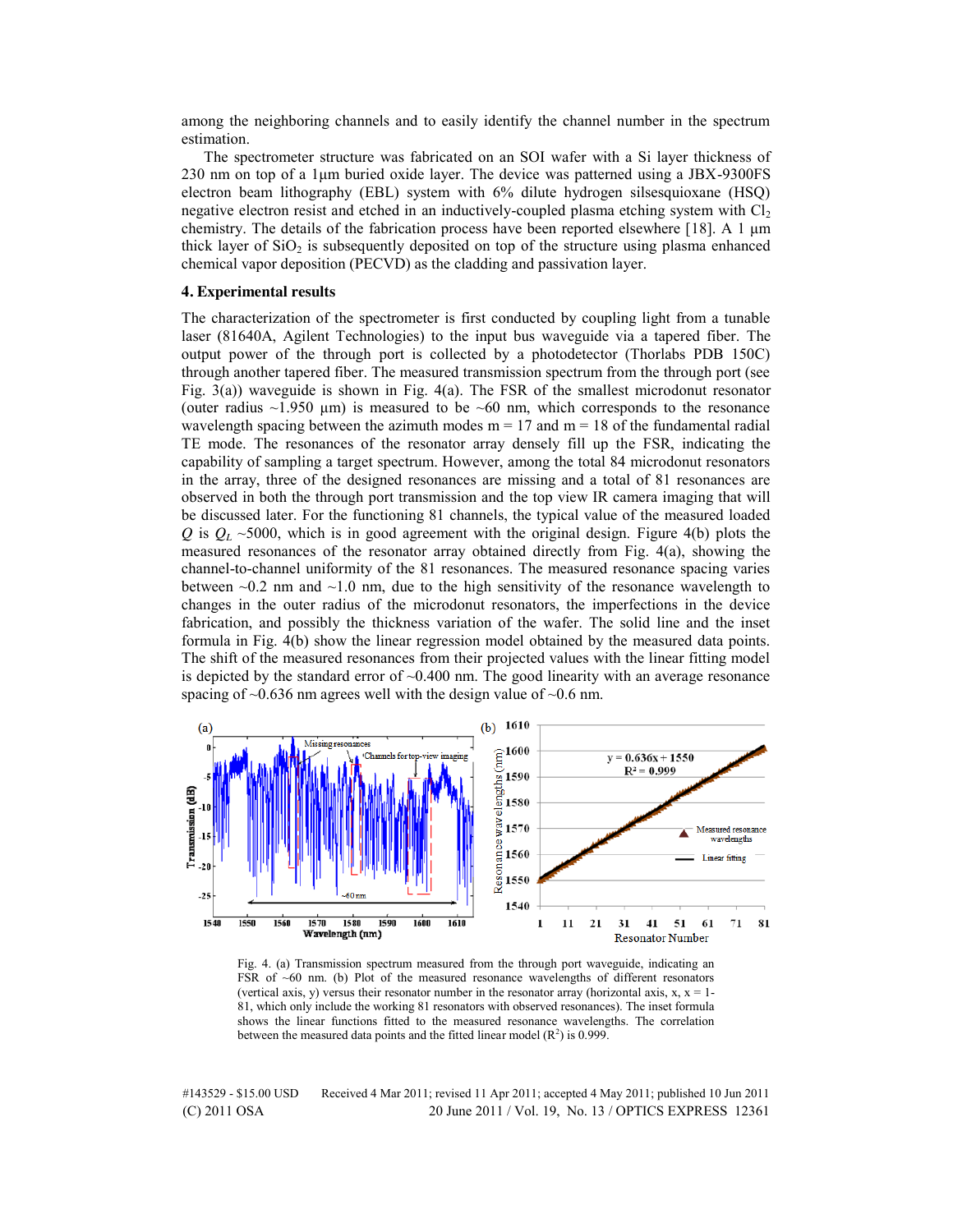

Fig. 5. (a) Real time images captured by the IR camera showing different channel responses at five different input wavelengths (nm): 1582.45, 1584.80, 1589.05, 1591.25, and 1595.65, when the input spectrum falls within channel numbers 53, 57, 63, 67, 74, respectively. Note that this figure only shows the upper portion of the scatterer array. (b) Post-processed light pattern scattered by channel #74 at different input wavelengths around its resonance.

The response of the spectrometer is then characterized by capturing the out-of-plane radiation of the scatterer array with an IR camera (Sensors Unlimited SU128-1.7RT, 128 by 128 pixels with pixel size of 60  $\mu$ m<sup>2</sup>), while varying the input wavelength using a tunable laser (81640A, Agilent Technologies) at 500 µw output power. During the full wavelength scan over one FSR from 1550 nm to 1610 nm at a step of 0.05 nm, 81 out the total 84 scatterers turned on (with strong out-of-plane radiation observed in the real time imaging). The remaining three resonators are not observed either in the transmission or in the out of plane image. With the transmission spectrum and the location of the scatterers that failed to turn on, the defective channels were identified with resonator numbers  $\#20$ ,  $\#21$ , and  $\#50$ . This can be due to the large shift of the resonance of these three channels as a result of fabrication imperfection causing them to overlap with adjacent resonances; it can also be due to unwanted large imperfection resulting in low intrinsic *Q*s for these three resonators. Figure 5(a) shows the top images of the upper portion of the scatterer array at different input wavelengths, corresponding to the designed channels #43 - #84. The top image of the scatterer corresponding to the spectral channel #74 for different input wavelengths is shown in Fig. 5(b). We can clearly see the total scattered power peaks at 1595.65 nm, which corresponds to the assigned center resonance wavelength for this channel. Good extinction ratio is also observed within  $\sim 0.5$  nm from the center wavelength as shown in Fig.  $5(b)$ . By integrating the amplitudes of the CCD pixels for each channel at different input wavelengths, the spectral response of each spectral channel of the spectrometer can be obtained and used for the calibration purpose. Figure  $6(a)$  is the calibrated spectral response of the 13 channels (#72 -#84). In this figure, the output of each channel has been normalized to its peak value. The variation of the peaks of the 13 channels is measured to be within  $\sim$ 1.5 dB, showing good power uniformity among different channels of the spectrometer. The nonlinear response of the IR camera to different values of the light intensity is not corrected in Fig. 6(a). Therefore, the spectral line shape of each spectral channel is a little broadened in this figure.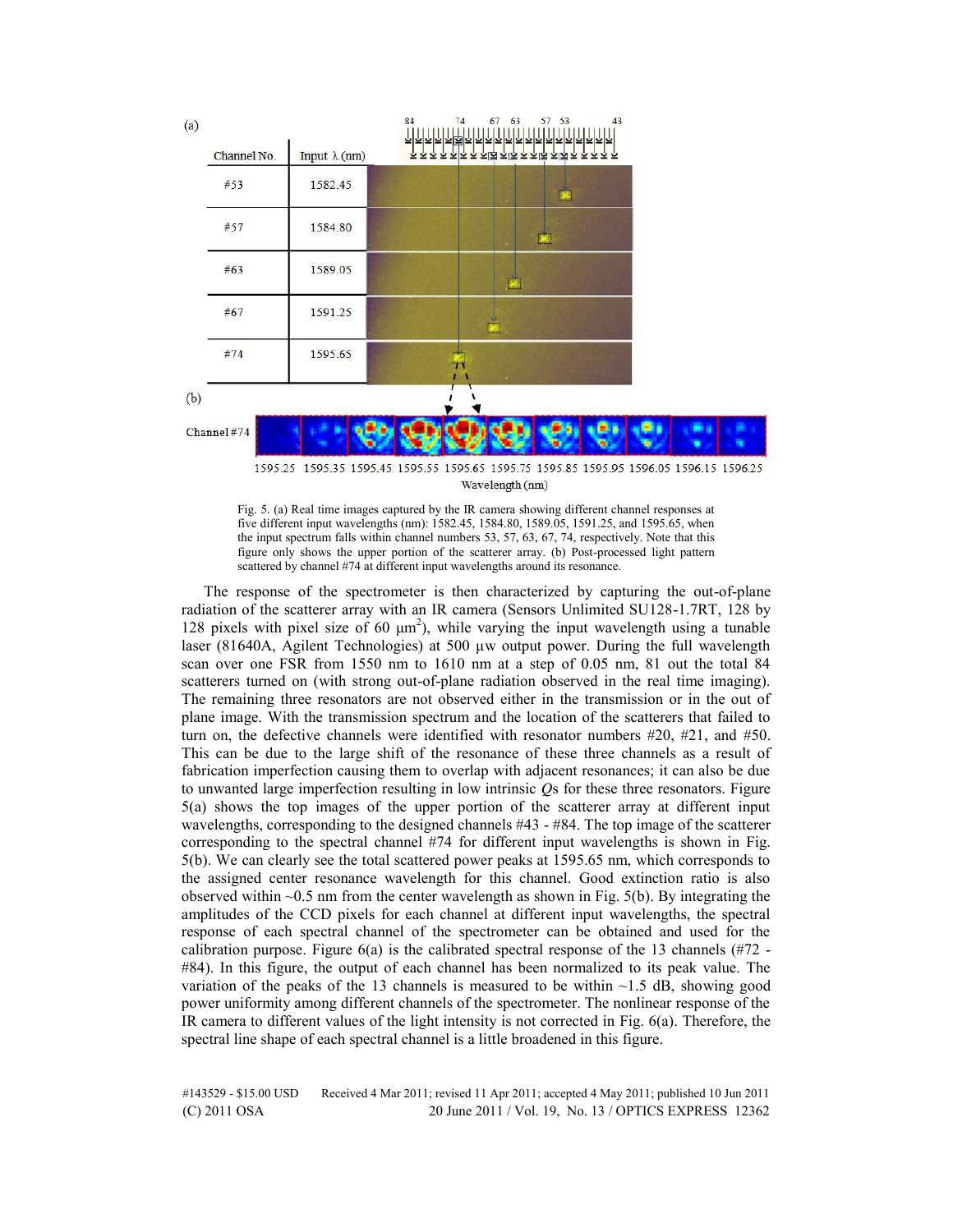The comparison between the extracted resonances from the calibration spectrum and those obtained directly from the through port transmission measurement is shown in Fig. 6(b). A good agreement is observed over the 13 channels under discussion, verifying the reliability of the post-processing method. By fitting the data with a linear function, the average deviation of the cavity resonances from the designed values for this short wavelength range of the 13 adjacent channels is  $\sim$ 0.176 nm, a value much smaller than the  $\sim$ 0.400 nm obtained for the whole FSR covering 81 channels. We believe the smaller local variation in the resonances of these 13 adjacent spectrum channels is mainly caused by the fabrication imperfections, while the thickness variations of the device layer in the SOI substrate contribute to the larger deviation measured in the long range shown in Fig. 4(b) [19,20].



Fig. 6. (a) Calibration spectrum of the 13 channels covering the wavelength range from 1594.30 nm to 1602.00 nm; (b) comparison of resonances obtained by the through port spectrum (triangles) and the calibration spectrum based on the top-view images (squares). A linear model is fitted to the measured resonance wavelengths. The standard deviation of the resonance wavelengths from the linear model is only 176 pm.

# **5. Discussion**

The demonstrated high resolution  $(-0.6 \text{ nm})$  microspectrometer can be very compact thanks to the small size of the miniaturized microdonut resonators and the scatterers. Although the current footprint of this spectrometer is  $\sim$ 1 mm<sup>2</sup>, a large portion of the real estate on-chip is occupied by the passive waveguides, which transport the filtered spectral channel signals from the drop port to the scatterer array. Therefore, the size of the spectrometer could be further reduced through suitable optimized device designs for the scatterer array and the drop port waveguides.

One key advantage of the demonstrated spectrometer is the capability of independently controlling and configuring the resolution and the operating bandwidth of each channel of the microspectrometer for different applications. The resolution is well controlled by engineering the coupling between the resonator and the bus waveguide. By implementing different sets of resonator arrays in parallel, the operating bandwidth can be extended to more than one FSR. Ultimately, the spectral range of operation of this microspectrometer is limited by the material absorption of Si as the device layer and  $SiO<sub>2</sub>$  as the cladding and buffer layer. Therefore, the proposed spectrometer can cover a wide range of wavelengths from  $\sim$ 1.1 $\mu$ m to  $\sim$ 3  $\mu$ m [21]. The main limitation on the spectral resolution is the degree of control on the radii of microdonut resonators. Since the intrinsic  $Q$  is very high ( $\sim 80,000$  for a 2  $\mu$ m radius) and can be further improved by fabrication optimization, the ultimate limit on resolution (assuming full control on the resonator sizes) is very high. This makes the proposed spectrometer a unique device for a wide range of practical applications.

The low insertion loss in this structure not only enables efficient use of the incident optical power, but also maintains uniform power distribution of the signal among different channels, which has been verified by the measured power variation of  $\sim$  1.5 dB. The main challenges are